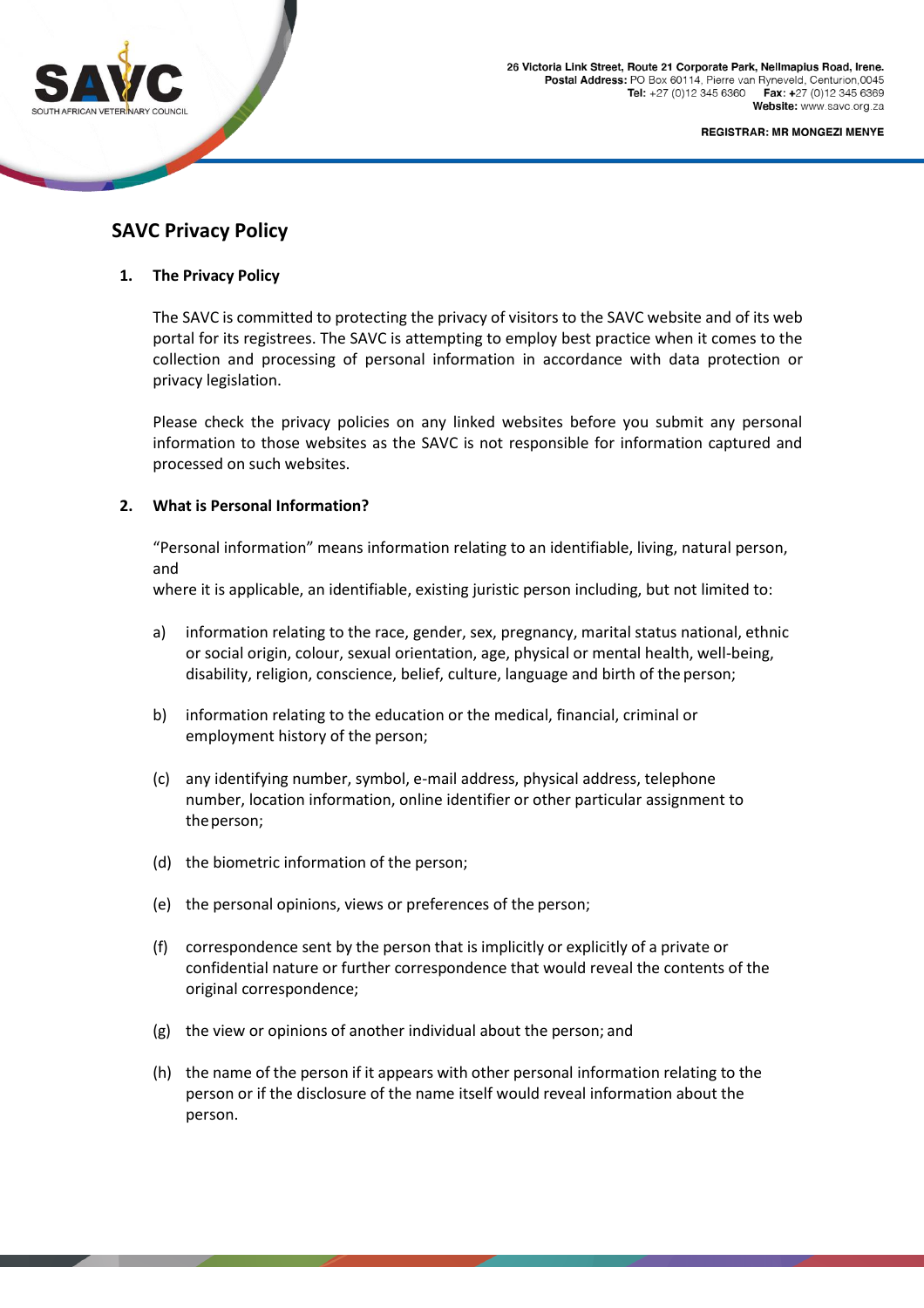#### **3. Information Collected**

Registrees will be required to provide personal information in order to enable the SAVC to fulfil its functions in terms of the Veterinary and Para-Veterinary Professions Act, Act 19 of 1982, e.g. register students, register veterinary and para-veterinary professionals, issuing Letters of Good Standing, performing inspections, etc. The information is stored manually or electronically, or as a combination of both. The information provided will be kept for as long as is necessary to fulfil that purpose, as well as in accordance with the SAVCs information retention policy which is aligned with the National Archives of South Africa Act, Act 43 of 1996.

# **4. How the Information Collected is Used?**

The information will only be used it for the purposes allowed by law. Personal information will not be sold to third parties, provided to direct marketing companies or any other organisations without your permission. The SAVC may disclose your personal information to third parties if the SAVC under a duty to disclose or share such information in order to comply with any legal obligation or to protect the rights of the SAVC.

Demographical and statistical information may be collected for purposes of transformation as allowed by law. Any disclosure of this information will be in aggregate form and will not identify individual users.

#### **5. Security measures**

Data is held only as long as may be legally required. Information that you provide to us will be stored electronically as well as in hard copy format (at times). The SAVC introduces reasonable security measures protecting such information. The SAVC, however, works with third party contractors, some of whom host and operate certain features of the website and the web portal for the registrees. The information collected may be stored in, or transferred to, a destination outside of South Africa and/ or may be processed by staff operating outside South Africa who work for the SAVC or for one of its contractors. By submitting personal information, you agree to this transfer, storing and processing. The SAVC will take all steps reasonably necessary to ensure that your data is treated securely and in accordance with this Privacy Policy**.**

# **6. Quality and protection of your Information**

The SAVC strives to keep the personal information updated, complete and accurate. It is your duty to provide the SAVC with your most up to date personal information and you can do so by logging in to the SAVCs web portal for its registrees. The SAVC strives to ensure the security of personal information by taking reasonable measuresto prevent destruction, unlawful access and loss of personal information. Any compromise of data integrity or confidentiality will be reported to you by written notice.